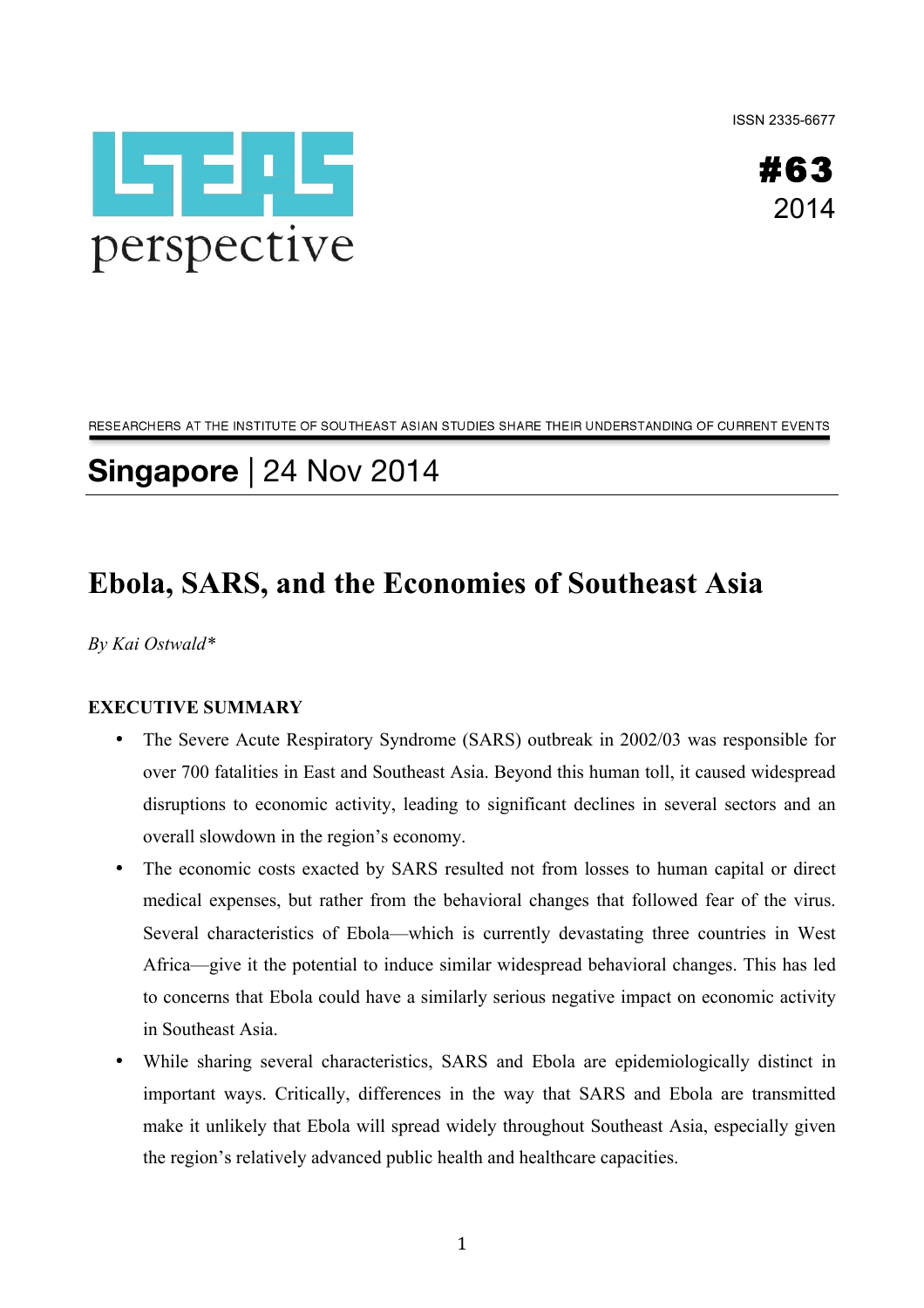• The low risk of a widespread Ebola outbreak in Southeast Asia has important policy implications. Specifically, since Ebola is already widely seen as a public health threat, governments can focus their efforts on containing fear and preventing costly aversion behavior. Where possible, governments should consider contributing resources and expertise to containing the outbreak in West Africa.

**Kai Ostwald** is Assistant Professor in the Institute of Asian Research and the Department of Political Science at the University of British Columbia in Vancouver, Canada. He is a former Visiting Associate at ISEAS; *email: kai.ostwald@ubc.ca.*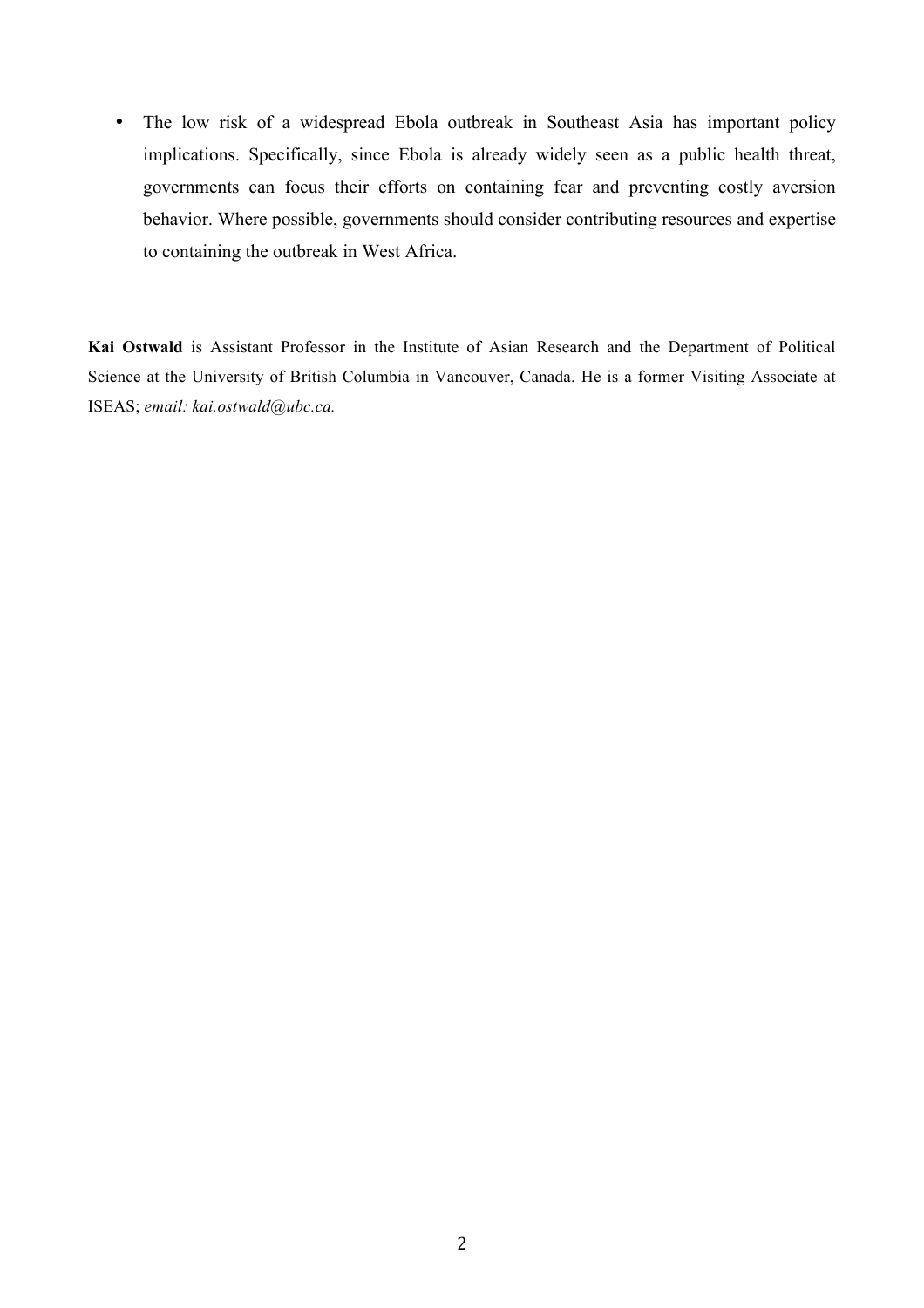## **INTRODUCTION**<sup>1</sup>

The SARS epidemic of 2002/2003 imposed widespread costs across Southeast Asia and deeply shook the region. It is little wonder then, that investors, governments, and the general public throughout the region hold deep anxieties about Ebola, a virus that on initial reflection shares much in common with SARS. This paper asks whether Ebola has the potential to cause widespread economic losses in Southeast Asia, and argues that key differences between SARS and Ebola significantly limit the potential costs of Ebola relative to those incurred during the SARS crisis, conditional on appropriate policy responses from governments throughout the region.

Three broad points need to be made. First, the primary costs imposed by the SARS outbreak resulted not from direct losses to human capital or medical expenditures, but rather from the behavioral changes that the outbreak engendered. Specifically, fear of contagion prompted widespread aversion behavior, in which people significantly reduced activities that put them in close proximity with others. This included not only things like flying and eating in restaurants, but also activities like workplace and school attendance. The deep anxiety caused by Ebola creates the potential for a repeat of such behavior. Second, despite their apparent similarities, there are several key differences between SARS and Ebola. Most importantly, from an epidemiological perspective, the spread of Ebola can be contained much more readily than that of SARS, given a sufficient level of medical infrastructure and adherence to existing infectious disease containment procedures. This reduces both the chances that Ebola will reach Southeast Asia, and the chances that it will spread significantly through the population should the virus reach the region. Third, the epidemiological differences between SARS and Ebola have important policy implications for governments around the region. In addressing public health issues, governments face conflicting goals: First, they must induce sufficient concern about a disease to ensure compliance with containment measures; and second, they need to prevent excessive fear of the disease to avoid counterproductive reactions. The relatively low risk of widespread Ebola contagion means governments can tend strongly towards the latter, largely by comprehensively educating the public on actual risk levels.

<sup>&</sup>lt;sup>1</sup> This paper emerged from a panel discussion entitled "Is Ebola the next SARS", sponsored by the IAR Asia Pacific Forum at the University of British Columbia (UBC), with myself, Annalee Yassi (Professor of Public Health at UBC) and Richard Lester (Assistant Professor in Global Health, UBC). I thank especially Annalee Yassi for her insights and suggestions on the epidemiological and public health aspects of the comparison between Ebola and SARS.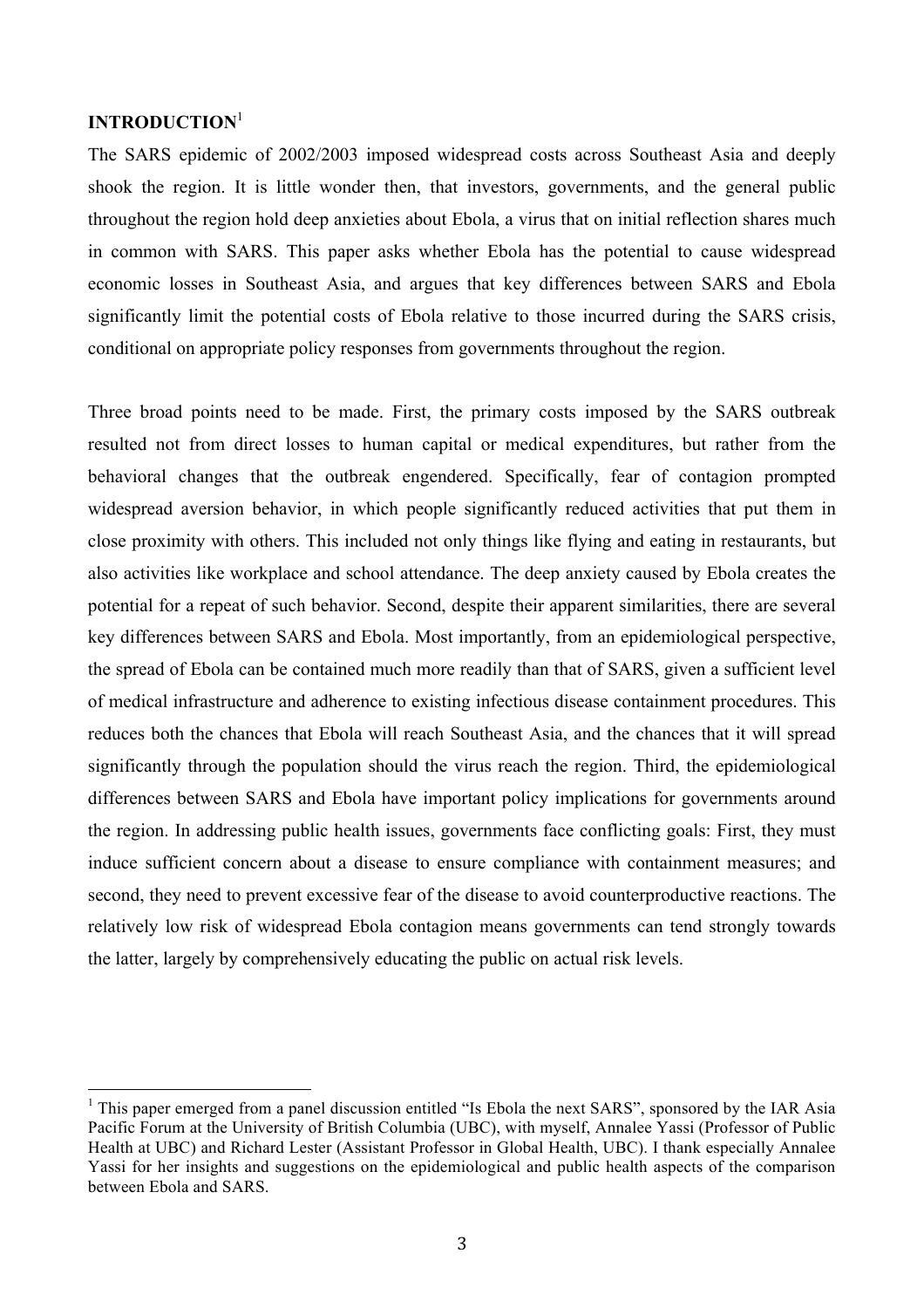#### **SARS**

The first cases of Severe Acute Respiratory Syndrome occurred in Guangdong Province in China in late 2002. By the time it was evident that SARS was more than an unusually virulent strain of the flu, it had spread to neighboring cities and Hong Kong. According to World Health Organization estimates, 8,096 cases would be reported before outbreak was brought under control in mid-2003.<sup>2</sup> 774 deaths were attributed to the syndrome, leading to an exceptionally high case fatality ratio of 9.6%. The outbreak was largely limited to East Asia [China 5,327; Hong Kong 1,755; Taiwan 346] and Southeast Asia [Singapore 238; Vietnam 63], with Canada [251] being the only non-Asian country to have a significant number of cases.

Estimates at the time of the outbreak suggested that the economic impact of SARS was somewhere between US\$20 to 100 billion.<sup>345</sup> This made for a staggering per case cost of roughly US\$2 to 10 million. While several analyses conducted after 2005 suggest that these preliminary figures may have overestimated the total costs, <sup>6</sup> it is clear that some countries—and especially some sectors suffered significant economic losses. GDP growth in China, for example, appears to have been reduced by 3.1% in the second quarter of 2003, when the outbreak was at its peak. The loss in Hong Kong was estimated at nearly US\$3.7 billion, less than Singapore's loss of nearly US\$5 billion. The costs extended beyond Asia as well, exemplified by the greater than US\$4 billion impact on Canada, which also resulted in an estimated 28,000 lost jobs.

What accounts for this extensive economic impact? It is easiest to begin with what *does not* account for the costs. The fewer than 800 known fatalities do not constitute a significant loss in terms of human capital, especially in proportion to the large populations of East and Southeast Asia. For perspective, the US-based National Institute of Health's Fogarty International Center reports that pneumonia and influenza cause an estimated 11 to 18 deaths per 100,000 people in China, bringing

<sup>&</sup>lt;sup>2</sup> World Health Organization (2003), "A Multicentre Collaboration to Investigate the Cause of Severe Acute Respiratory Syndrome", *Lancet* 361:1731-1733.

<sup>3</sup> Fan, X., Pernia, E. (2003), "SARS: Economic Impacts and Implications" in Policy Brief 15, *Asian Development Bank Economics and Research Department*. 4

<sup>&</sup>lt;sup>4</sup> Knapp, S., Rossi, V., Walker, J. (2004), "Assessing the Impact and Costs of Public Health Risks: the Example of SARS" by *Oxford Economic Forecasting Group.* 

Lee, J.-W., McKibbin, J. (2004), "Globalization and Disease: The Case of SARS", *Asian Economic Papers,*  3(1): 113-131.

<sup>&</sup>lt;sup>6</sup> Keogh-Brown, M., Smith, R.D. (2008), "The Economic Impact of SARS: How Does the Reality Match the Predictions?", *Health Policy* 88: 110-120.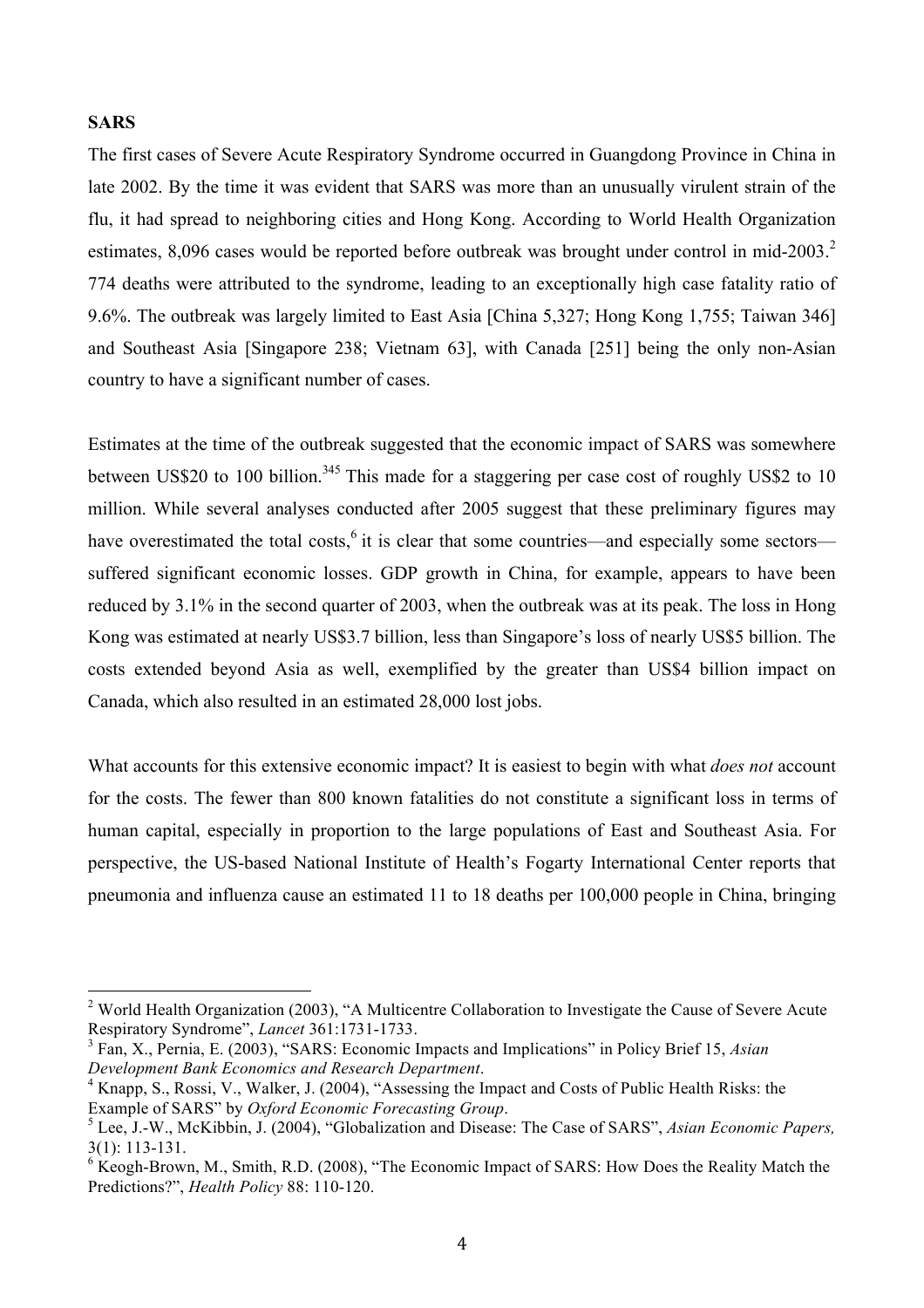the total to between  $148,000$  and  $244,000$  annual deaths.<sup>7</sup> Between 1996 and 2003, Singapore averaged well over 1,500 deaths per year due to influenza, significantly greater than the 33 SARSattributed deaths in  $2002/03$ .<sup>8</sup> Likewise, given the relatively small number of patients and the short average period of hospitalization, the direct medical costs associated with SARS do not make up a significant portion of total losses, even though precise numbers are difficult to come by.

Rather, SARS proved costly because it induced widespread behavioral changes that significantly constrained economic activity, primarily in that individuals sought to avoid close proximity to others whose SARS-status was uncertain. This struck travel-related sectors particularly hard. Tourist arrivals in East Asia broadly, for example, fell by over 40% in April 2003 relative to April 2002. According to the World Travel and Tourism Council (WTTC), the impact of SARS on travel in affected East and Southeast Asian countries was roughly 4 to 5 times greater than the impact of the September  $11<sup>th</sup>$  terrorist attacks on travel in the United States.<sup>9</sup> Occupancy rates in hotels also plummeted, for example in Hong Kong where they fell from roughly 85% in the months preceding the outbreak to under 20% during its peak, or in Singapore, where they more than halved from over 75% to roughly 35% during that same period. Precise data may not be available, but workplace absenteeism also rose as employees sought to avoid public transportation and contact with coworkers. School absenteeism led to further losses in workplace productivity, as lack of alternate childcare facilities forced working parents to stay home. Underscoring the ultimately psychological factors behind the costs of SARS are data from Malaysia, which despite having only five confirmed SARS cases saw its tourism industry alone lose an estimated US\$1.7 billion during the crisis;<sup>10</sup> constituting a staggering per-case cost of over US\$300 million.

Several unique features of SARS are responsible for these strong behavioral responses, which do not appear in response to other potentially dangerous illnesses like influenza, dengue, or malaria. First, the SARS fatality rate of nearly 10% was dramatically higher than that of the other diseases endemic to the region. Importantly, the fatality rate was high even among otherwise healthy individuals, unlike with influenza, dengue, or malaria, whose fatality risks are low outside of

<sup>&</sup>lt;sup>7</sup> National Institute of Health (2013): online press release available at:

*http://www.nih.gov/news/health/nov2013/fic-19.htm*

<sup>&</sup>lt;sup>8</sup> Chow, A., Ma, S., Ling, A.E., Chew, S.K. (2006). "Influenza-associated Deaths in Tropical Singapore" *Emerging Infectious Diseases*, 12(1): 114-121.

<sup>9</sup> Wilder-Smith, A. (2005), "The Severe Acute Respiratory Syndrome: Impact on Travel and Tourism, *Travel Medicine and Infectious Diseases*, (4): 53-60.

<sup>&</sup>lt;sup>10</sup> Keogh-Brown, M., Smith, R.D. (2008), "The Economic Impact of SARS: How Does the Reality Match the Predictions?", *Health Policy* 88: 110-120.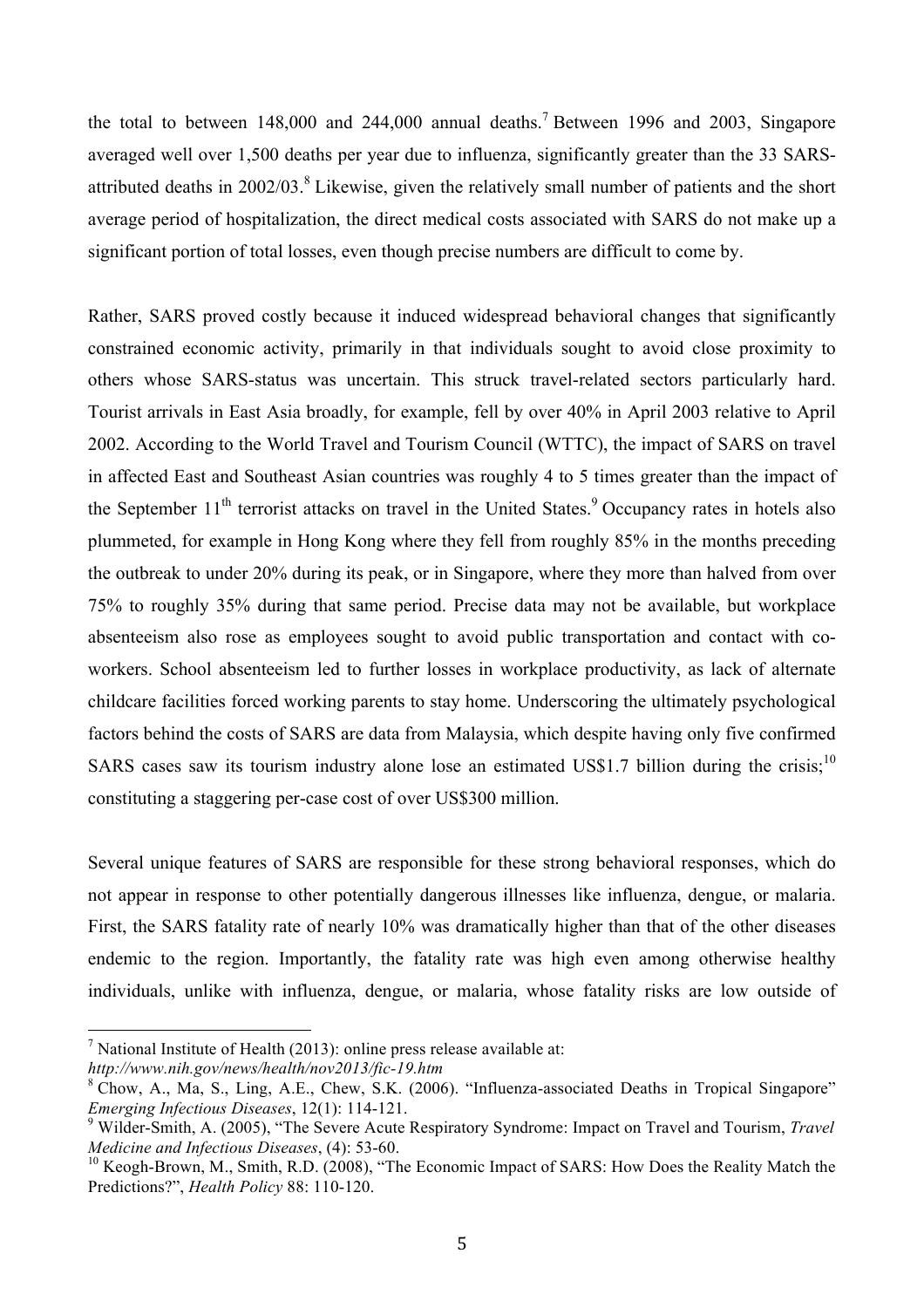especially vulnerable populations like the very young, old, or already ill. Second, SARS was poorly understood from an epidemiological perspective during the outbreak, due to it being a previously unidentified—and thus unstudied—illness. The lack of familiarity with the disease among the general population, along with the lack of established procedures for containing the outbreak, greatly heightened anxieties of affected populations. The unknown, as it is said, is a great cause of fear. Third, the striking visuals associated with containing the disease—the imposing hazmat suits and isolation wards—amplified further the anxiety surrounding SARS.

#### **EBOLA**

Anxieties about Ebola run high in significant part because the disease shares the same three basic characteristics outlined for SARS. Fatality rates during the current outbreak in the West African countries of Sierra Leone, Guinea and Liberia are a staggering 36%, with 5,177 deaths reported among the estimated 14,413 cases, as of mid-November.<sup>11</sup> As with SARS, fatality rates are high across all age groups, spreading feelings of vulnerability broadly. While Ebola was first identified in South Sudan in 1976, this current outbreak is the first to reach major population centers in Africa, and the first to spread beyond the continent. Thus while the name of the disease is widely familiar, the particularities of the disease are not, further increasing fear levels. Third, the gruesome realities of the disease—with death resulting from dehydration and internal hemorrhaging—and the remarkable visuals associated with the isolation wards and hazmat suits likewise reinforce the strong emotional responses. These components alone are sufficient to trigger the widespread aversion behavior responsible for the extensive costs of the SARS outbreak.

There are, however, key differences between Ebola and SARS. First, Ebola is vastly less contagious than SARS. Evidence to date suggests that transmission of Ebola occurs only through direct contact with bodily fluids, and furthermore, only after an individual has become symptomatic. By contrast, SARS is a respiratory virus spread not only by contact with infected body fluids but also by contact with infectious respiratory droplets, including those expelled from a cough or sneeze. It can also be spread before individuals become fully symptomatic.<sup>12</sup> The primary consequence of this key epidemiological difference between Ebola and SARS is the potential for a significantly lower transmission rate for Ebola, at least when adequate infrastructure and necessary precautions are

<sup>&</sup>lt;sup>11</sup> The 14,413 cases are based on information reported by the Ministries of Health. Of those, only 8,920 are laboratory-confirmed cases. This yields a significantly higher fatality rate of 58%. Current information available online at www.cdc.gov/vhf/ebola/

<sup>&</sup>lt;sup>12</sup> Peiris, J.S., Yuen, K.Y., Osterhaus, A.D., Stohr, K. (2003), "The Severe Acute Respiratory Syndrome", *New England Journal of Medicine*, 349(25): 2431-41.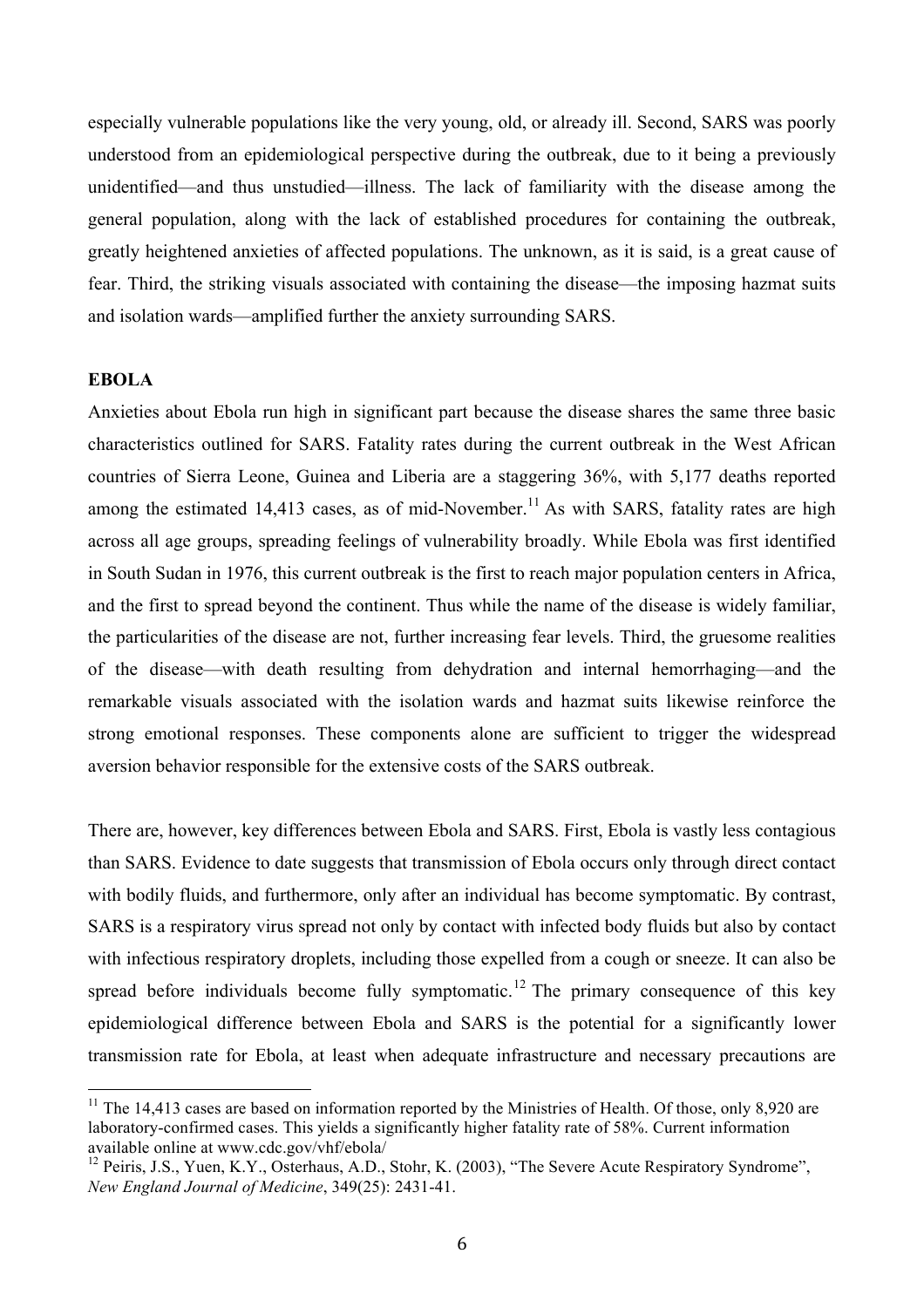present. The high rates of transmission reported throughout West Africa are largely a reflection of poor sanitation, insufficient medical personnel, lack of personal protective equipment or training in infection control, and highly inadequate healthcare infrastructure. Second, public health and infection control procedures—especially those designed to identify, trace, and contain infectious diseases like Ebola—across Southeast Asia improved significantly through the experience with SARS. In combination with the lower contagiousness of Ebola, it is highly unlikely that Ebola would spread throughout the region in the manner that SARS did. In addition, given higher levels of public health and healthcare capacity, it is likely that fatality rates in Southeast Asia would be considerably lower than those in West Africa. Third, and very importantly, the number of passengers travelling from affected countries in West Africa to Southeast Asia is very small, reducing even the underlying risk that Ebola reaches the region. This again is in strong contrast to SARS, which emerged in major transportation hubs serving dozens, if not hundreds, of flights to Southeast Asia on a daily basis.

## **POLICY IMPLICATIONS**

From an epidemiological perspective, Ebola presents significantly less risk to Southeast Asia than did SARS, given that a widespread outbreak is highly unlikely. Despite this, Ebola has the potential to exact extensive economic costs by inducing widespread aversion behavior, should a case of Ebola reach the region. This psychological dimension has important policy implications.

Governments face a delicate balance in directing public communications about a contagious disease. In the face of a public health crisis, some fear is necessary to ensure compliance with containment measures. Data has repeatedly shown that higher levels of concern about a disease lead to more consistent adoption of precautionary measures.<sup>13 14</sup> On the other hand, and as demonstrated by SARS, excessive anxiety can lead to counterproductive behavior and extensive indirect costs. This is exacerbated by lack of information or outright misinformation on the particularities of contagion for a given disease.

The relatively low risk of a widespread Ebola outbreak in Southeast Asia should orient governments primarily towards containing fear and minimizing aversion behavior. This is

<sup>&</sup>lt;sup>13</sup> Becker, M., Malman, L. (1975), "Sociobehavioral Determinants of Compliance with Health and Medical Care Recommendations", *Medical Care* 13(1): 10-24.

<sup>&</sup>lt;sup>14</sup> Smith, R.D. (2006), "Responding to Global Infectious Disease Outbreaks: Lessons from SARS on the Role of Risk Perception, Communication and Management", *Social Science and Medicine* 63(12): 3113- 3123.